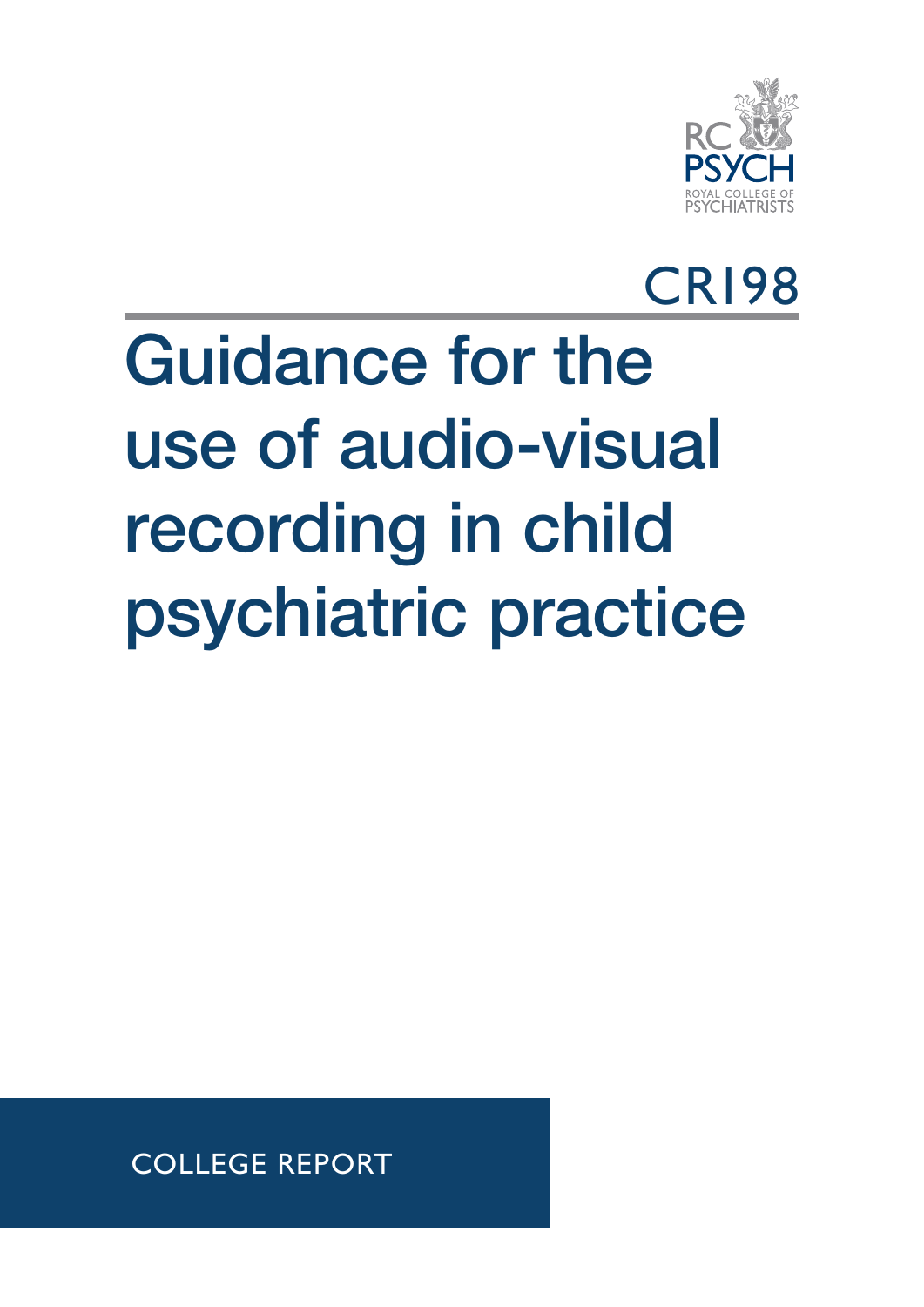## College Report 198

July 2015

Approved by the Policy and Public Affairs Committee: January 2015

Due for review: 2020

Revision of earlier report CR167 (2011)

© 2015 The Royal College of Psychiatrists

College Reports constitute College policy. They have been sanctioned by the College via the Policy and Public Affairs Committee (PPAC).

For full details of reports available and how to obtain them, visit the College website at http://www.rcpsych.ac.uk/publications/ collegereports.aspx

The Royal College of Psychiatrists is a charity registered in England and Wales (228636) and in Scotland (SC038369).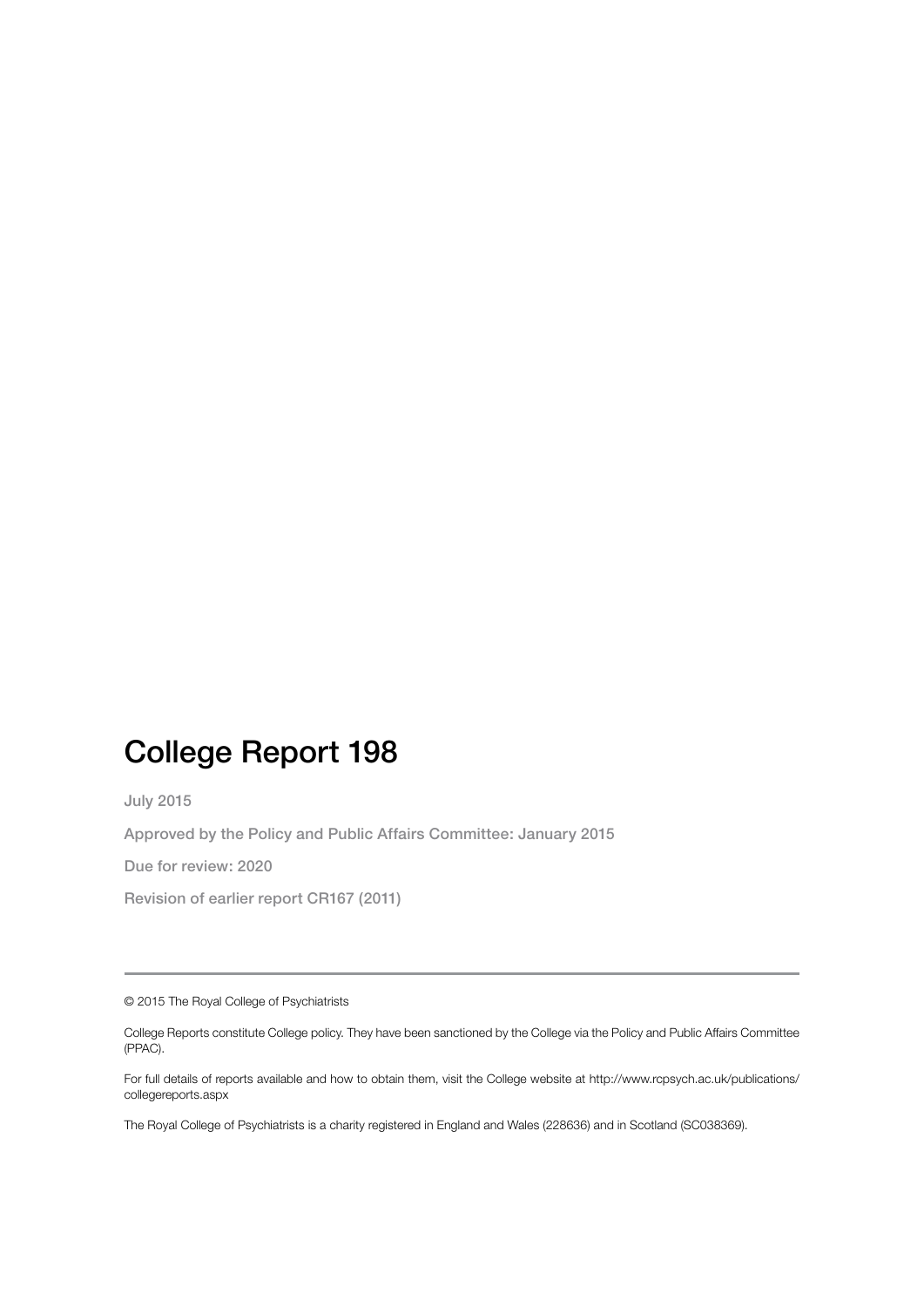# | Contents

| Introduction                                   | 4  |
|------------------------------------------------|----|
| Purpose of audio-visual recording              | 5  |
| Making the recording                           | 7  |
| Storage of audio-visual recordings             | 12 |
| Copyright/ownership of audio-visual recordings | 14 |
| Appendix                                       | 15 |
| References                                     | 18 |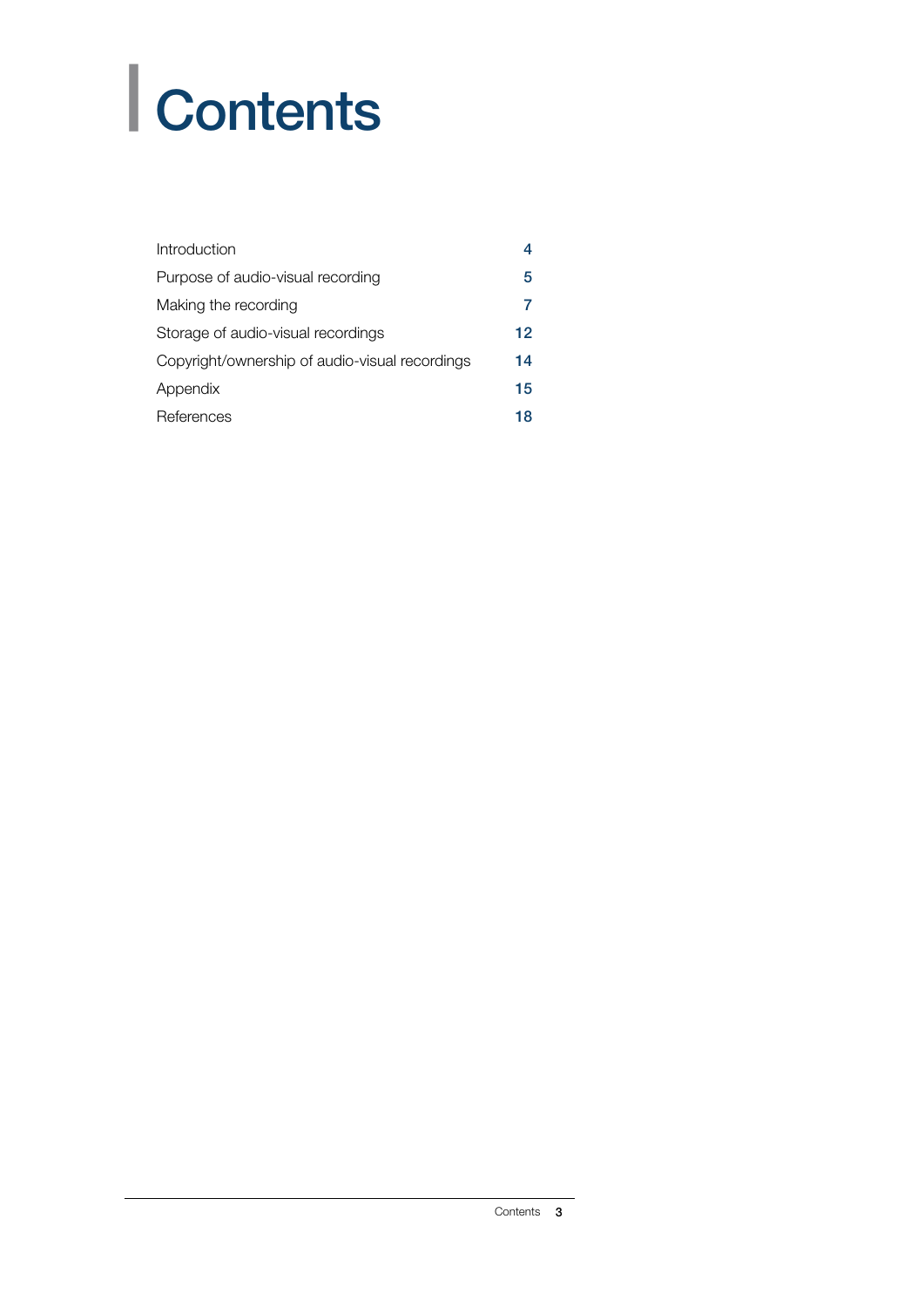# | Introduction

Audio-visual recording is now commonplace within child mental health services. Previously, such recording was made and stored by means of videotape and more recently on DVDs. However, videotape is gradually becoming obsolete and, in future, it can be assumed that this type of data will be captured and stored digitally (e.g. memory sticks, computer hard drives). The relative ease of availability and low cost of sophisticated digital equipment means that the use of audio and image recording is now more available to many people. Although digital images are not intrinsically different from traditional recordings, they are easier to copy, store, manipulate and distribute and are, therefore, potentially at greater risk of inappropriate use.

The implication of digital data storage is that security of the 'hard copy' (e.g. tapes, discs) will no longer provide sufficient guarantee of usage and confidentiality of the data obtained. Hence, the following guidelines will address all forms of recording, storage and transmission of audio-visual recording within child mental health practice, regardless of whether or not the recording forms part of the clinical record.

Audio-visual recording of interviews with patients and their families is now commonly used in child psychiatric practice. Involvement in audio-visual recording has a unique meaning for each patient and their family, and can potentially have a profound effect. Recording cannot be made without prior negotiation with the patient and/or a responsible adult, including verbal and written explanation and the gaining of formal consent.

This document outlines the procedures involved in audio-visual recording including ensuring confidentiality and obtaining consent. It provides guidance for all child and adolescent psychiatrists who are involved in the making and subsequent use of audio-visual recordings.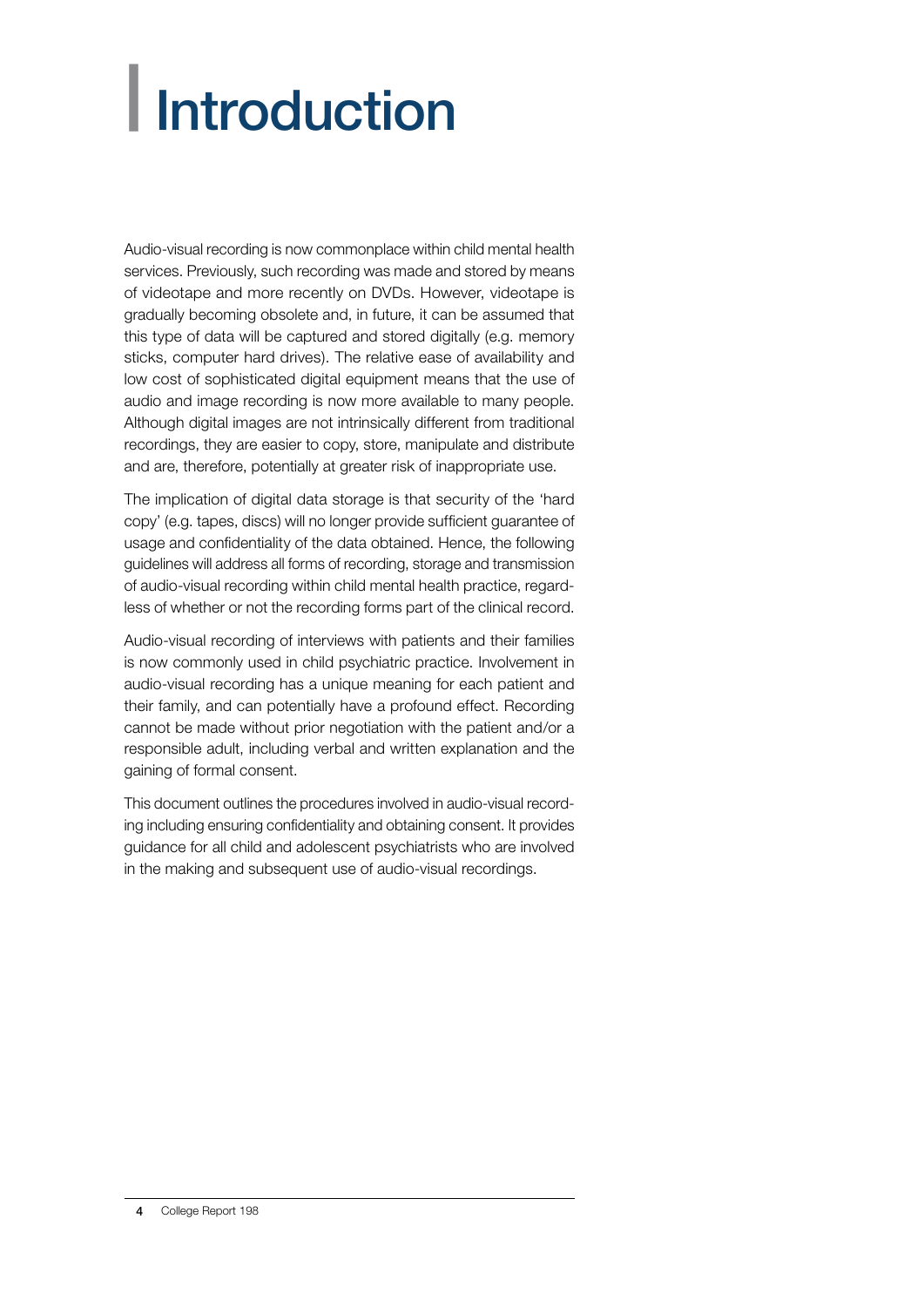## | Purpose of audio-visual recording

A recording may sometimes be used for more than one purpose. In child psychiatric practice, audio-visual recordings are usually made for clinical purposes, for which consent is obtained. The recordings may later be suitable for teaching and training. If, at a later stage, an audio-visual recording is to be used for any purpose other than that for which the original consent was obtained, then specific additional consent must be acquired. In the course of assessment or treatment, material may emerge which affects the original purpose for making the recording. For example, child protection issues may become apparent and the recording may be required as legal evidence and may be subpoenaed. On very rare occasions, a clinician may be asked to provide a segment of an audio-visual recording for a television programme. Additional consent must always be sought in each situation.

Examples of the ways in which audio-visual recordings of a child psychiatric session may be used are listed below.

## Clinical uses

- Monitoring therapeutic change over time.
- Enabling children and/or family members to observe and learn from their own interactions.
- Giving feedback to the children about their behaviour.
- Providing parents with training in handling children's behaviour.
- $\bullet$  Facilitating the clinical involvement of the wider multidisciplinary team.

## **Teaching**

- Illustration of clinical signs.
- Demonstration of interviewing techniques.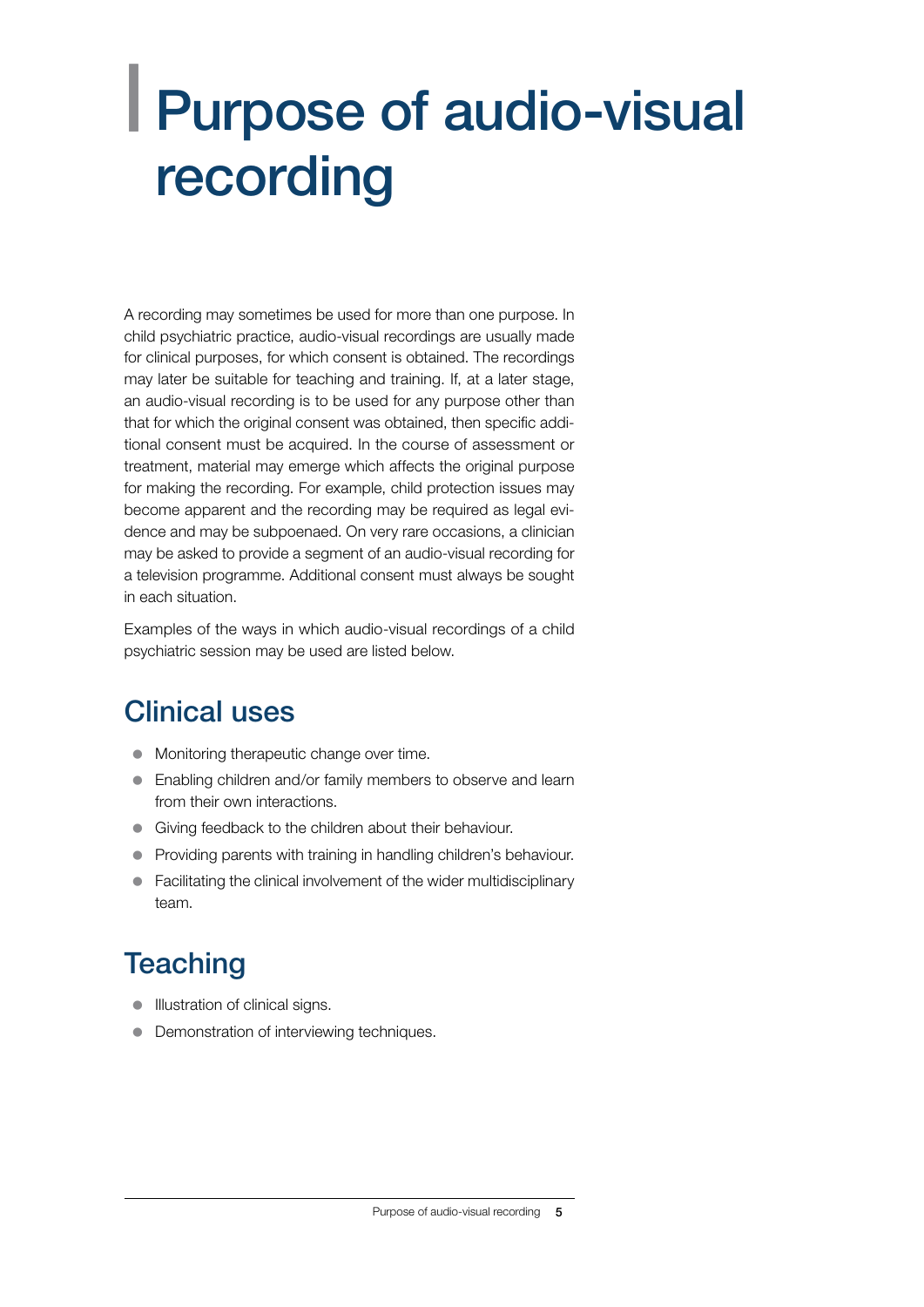## **Training**

- $\bullet$  For demonstration purposes in the ongoing training of the clinical team.
- For clinical supervision in the training of psychiatrists and other staff.

## Research

As a defined aspect of a research project or study.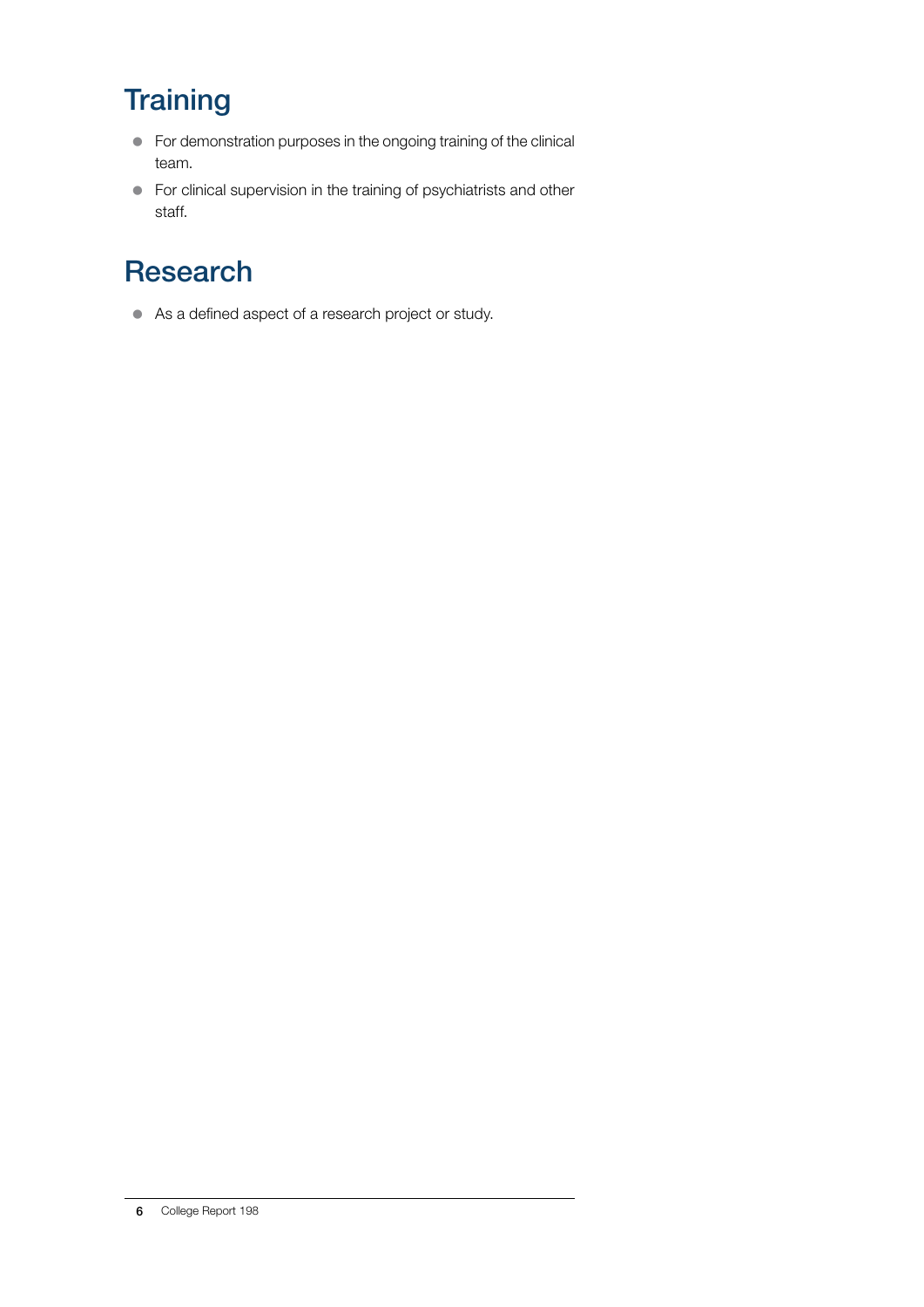# | Making the recording

### **Consent**

#### The process of gaining consent

When the clinician wishes to make an audio-visual recording of a clinical interview, it is desirable to send the family an explanatory letter in advance. The letter should explicitly state that the family can decline the request without any detriment to their treatment. Sending a letter prior to the interview gives the family time to consider how they wish to respond to the request.

At the interview, the reasons for making an audio-visual recording and the means by which confidentiality will be protected should be explained. Wherever practicable, the clinician should explain any possible secondary uses of the recording (which would be in an anonymous or coded form) when seeking consent to make the recording. The key elements of the discussion should be recorded in the patient's medical record.

Each individual should be asked for their verbal agreement, which should be recorded before the beginning of the interview. This includes all people over 16 years of age and all children who are regarded as of an age and understanding to be able give their consent. (Children under 16 years of age have not been deemed capable of refusing consent in case law. However, it would probably be unwise to override the refusal of a competent minor as there is always the risk of a challenge on human rights grounds.) Children or young people under 16 years of age who have the capacity and understanding to give consent for a recording may do so, but the clinician should encourage them to involve their parents in the decision. Where a child or young person is not able to understand the nature, purpose and possible consequences of the recording, consent to make the recording must be obtained from a person with parental responsibility. If children are to be interviewed on their own, the parent or guardian must give their verbal and written consent. This process may be better done through a pre-therapy meeting to discuss only the issues regarding audiovisual recording to try to ensure that consent is truly informed. Every competent individual has the right to refuse permission for audio-visual recording. Where there is a reluctance to agree, an exploration of the reasons for this reluctance may facilitate agreement. However, there should be no pressure to agree.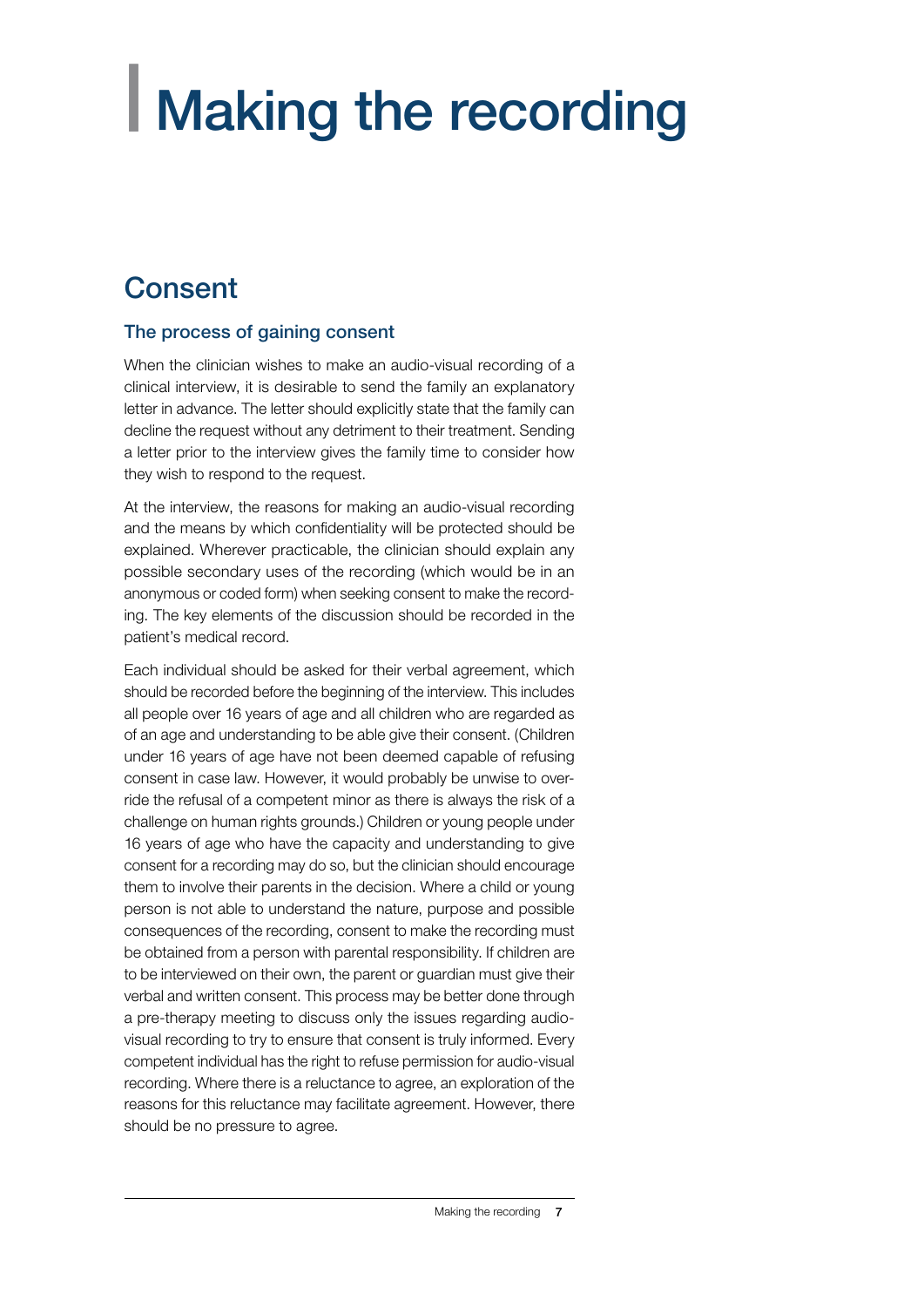All the potential uses of the audio-visual recording should be mentioned at this point and informed consent sought separately for each. It should be explained that further consent will be sought if, at a later stage, it is desired to use the recording for other purposes. Explanatory written material, translated if necessary, including a discussion of the right to confidentiality, should be provided. Recordings made as part of the patient's care form part of the medical record, and should be treated in the same way as written material in terms of security and decisions about disclosures.

#### Consent forms

One technique used is that after gaining verbal consent at the beginning of the interview, the consent forms are signed at the end of the session by all those participating (see Appendix). The advantage of this is that participants will then know what was discussed in the interview and will be in a better position to give informed consent for use of the audio-visual recording. The forms can also be signed at the beginning of the interview. In either event, it is important to remember that consent can be revoked at any time during or after the interview by family members with capacity. In a family disagreement, withdrawal by even one family member with capacity will revoke consent for the procedure. On withdrawal of consent, the recordings must be deleted. The professional seeking consent has the responsibility to ensure that family members have read the consent form and know what they are signing.

Consent forms should be kept in the clinical file and copies retained by the patient/family. The file should also contain copies of any explanatory notes or information leaflets given to the patient/family. When an individual/family has regular recorded sessions, they should be reminded on each occasion that the session is being recorded.

#### Recording telephone calls

Anyone using a telephone is subject to licence conditions under the Telecommunications Act 1984. Every reasonable effort must be made to inform callers that their call may be recorded, and maintain a record of the means by which callers have been informed. Telephone calls from patients to healthcare organisations may be recorded for legitimate reasons, for example, for medico-legal, staff training or audit purposes, provided clinicians take all reasonable steps to inform callers that their call may be recorded. Given the sensitive nature of calls to medical advice lines or similar services, clinicians should pay particular attention to ensuring that callers are aware that their call might be recorded. Clinicians must not make secret recordings of calls with patients.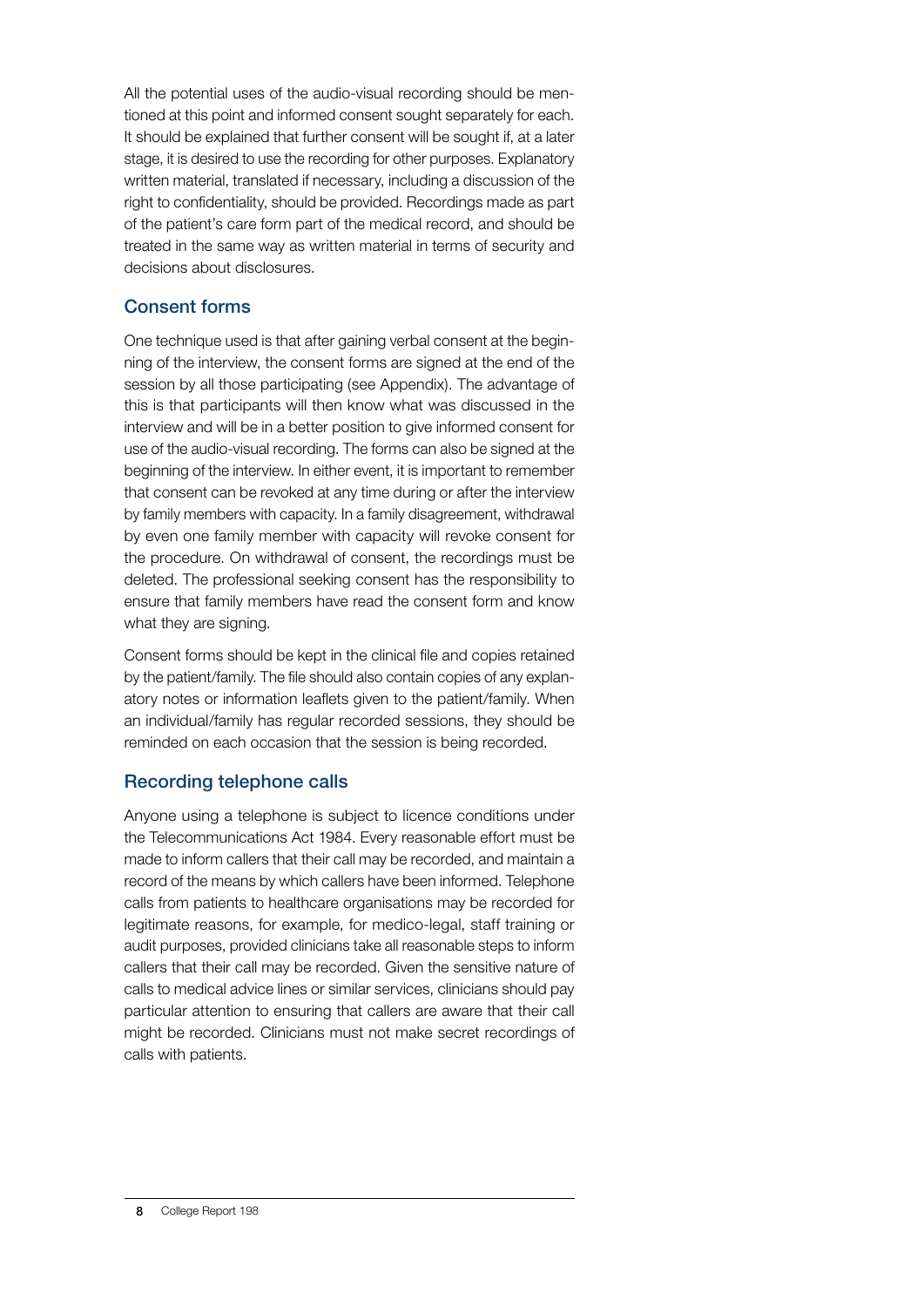#### Recordings for use in widely accessible public media

In general, the principles discussed earlier also apply to recordings for use in widely accessible public media (e.g. television, radio, internet, print) that are intended for a broad public audience. There are, however, some issues specific to recordings used in this context. Clinicians must get the patient's consent, which should usually be in writing, to make a recording that will be used in widely accessible public media, whether or not the patient will be identifiable.

Before making any arrangements to record patients, their relatives or their visitors in a healthcare setting, the clinician must get agreement from their employing or contracting body, and from the organisation in which the patients are being treated if this is different. Within the National Health Service (NHS), a contract with the filmmaker will normally be required. If in doubt, seek advice from the employing or contracting body; for example, from the department of medical illustration or a Caldicott Guardian.

If a clinician is involved in recording patients for broadcast media, they should satisfy themselves that the patients' consent has been obtained in accordance with this guidance, even if they are not responsible for getting that consent or have no control over the recording process. The Ofcom Broadcasting Code (Ofcom, 2015), which covers all UK broadcasters, requires consent to be obtained in a way that is consistent with this guidance.

In addition, one should check that patients understand that, once they have agreed to the recording being made for broadcast, they may not be able to stop its subsequent use. If patients wish to restrict the use of material, they should be advised to get agreement in writing from the programme maker and the owners of the recording before recording begins.

Children or young people under 16 years of age who have the capacity and understanding to give consent for a recording may do so, but the clinician should encourage them to involve their parents in the decision. If a child or young person lacks capacity to consent to a planned or unplanned recording being made, a person with parental responsibility may consent on their behalf. However, the clinician should stop the recording if the child or young person objects verbally or through their actions, if they show distress in other ways about the recording, or if the person with parental responsibility asks for it to stop.

When a child or young person has developed the maturity to make decisions about recordings for themselves, one should use any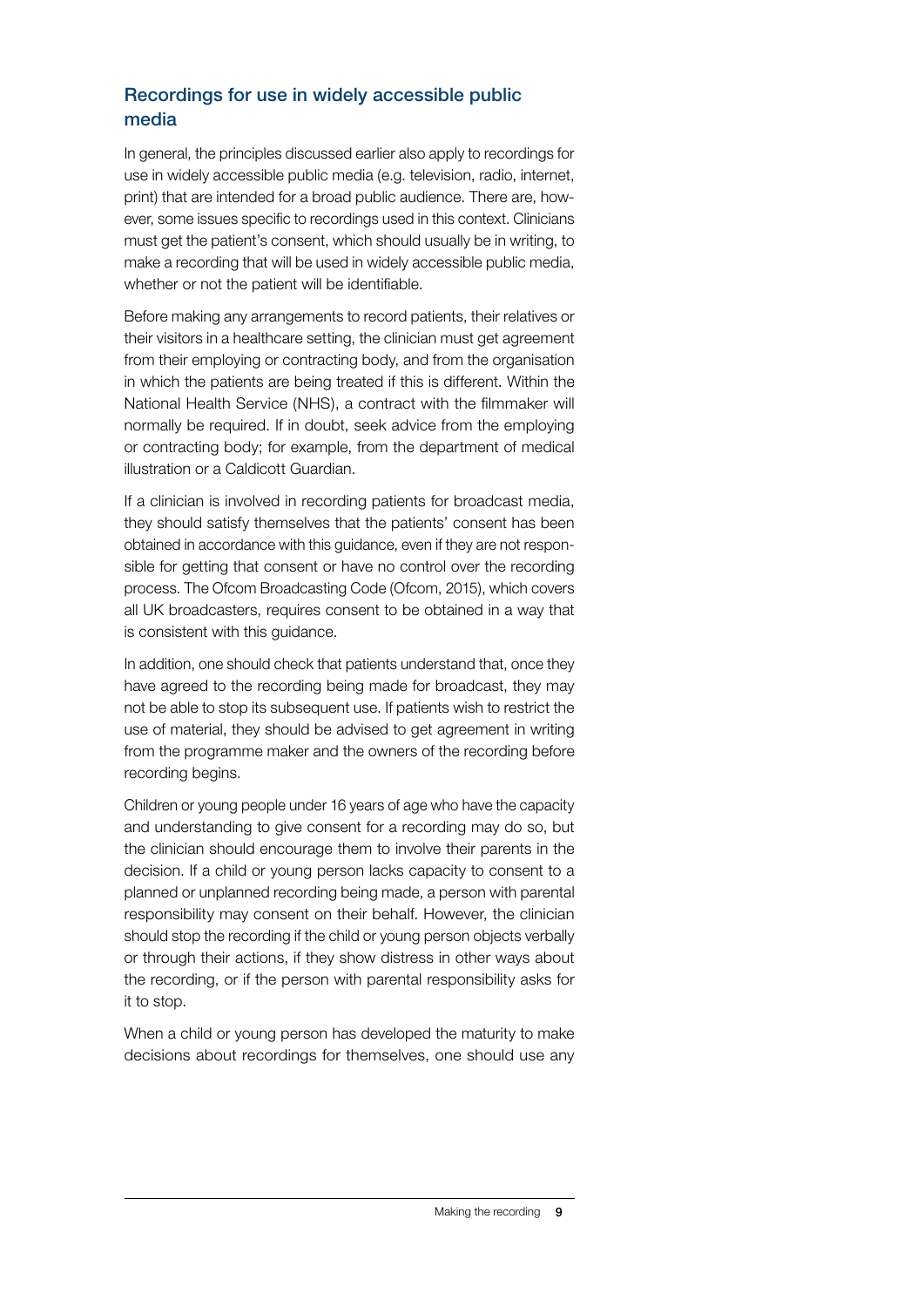opportunity that arises to offer them the option to withdraw or vary consent previously given by a person with parental responsibility:

- $\bullet$  if the child or young person is or might be identifiable in the recording
- $\bullet$  if it is reasonably practicable to act in accordance with the child or young person's wishes.

Clinicians must not participate in the making or disclosing of recordings of a child or young person who lacks capacity if they believe the child may be harmed or distressed by making the recording or by its disclosure or use, even if a person with parental responsibility has given consent.

#### Use of recordings in teaching and training

Recordings made exclusively for the purposes of teaching, examination or training are not regarded as medical records. Any part of the recording that might identify the family (e.g. surnames, addresses) should be erased.

It must be remembered that if a clinician wishes to use for teaching an audio-visual recording that was originally made for clinical purposes, then informed consent must be obtained from the individual/ family. It should be explained that the recording will be shown only to clinicians. Audiences at a teaching event must be reminded of the need for confidentiality and all participants must sign a form relating to the safeguarding of confidentiality. They should be invited to declare personal acquaintance, in which case the presenter should either ask the participant to leave or decide not to use the recording.

#### Use of recordings in research

Research ethics committees require that specific consent forms are drawn up and completed where audio-visual recordings of individuals/ families are being undertaken in the course of research.

#### During the recording

If requested, a recording must be stopped at any time during the recording process and subsequently erased, deleted or destroyed.

#### After the recording

If consent forms have not already been signed in advance of the audiovisual recording, they need to be signed at the end of the recording. If the individual/family does not give consent for the recording to be kept, the recording must be erased, deleted or destroyed immediately.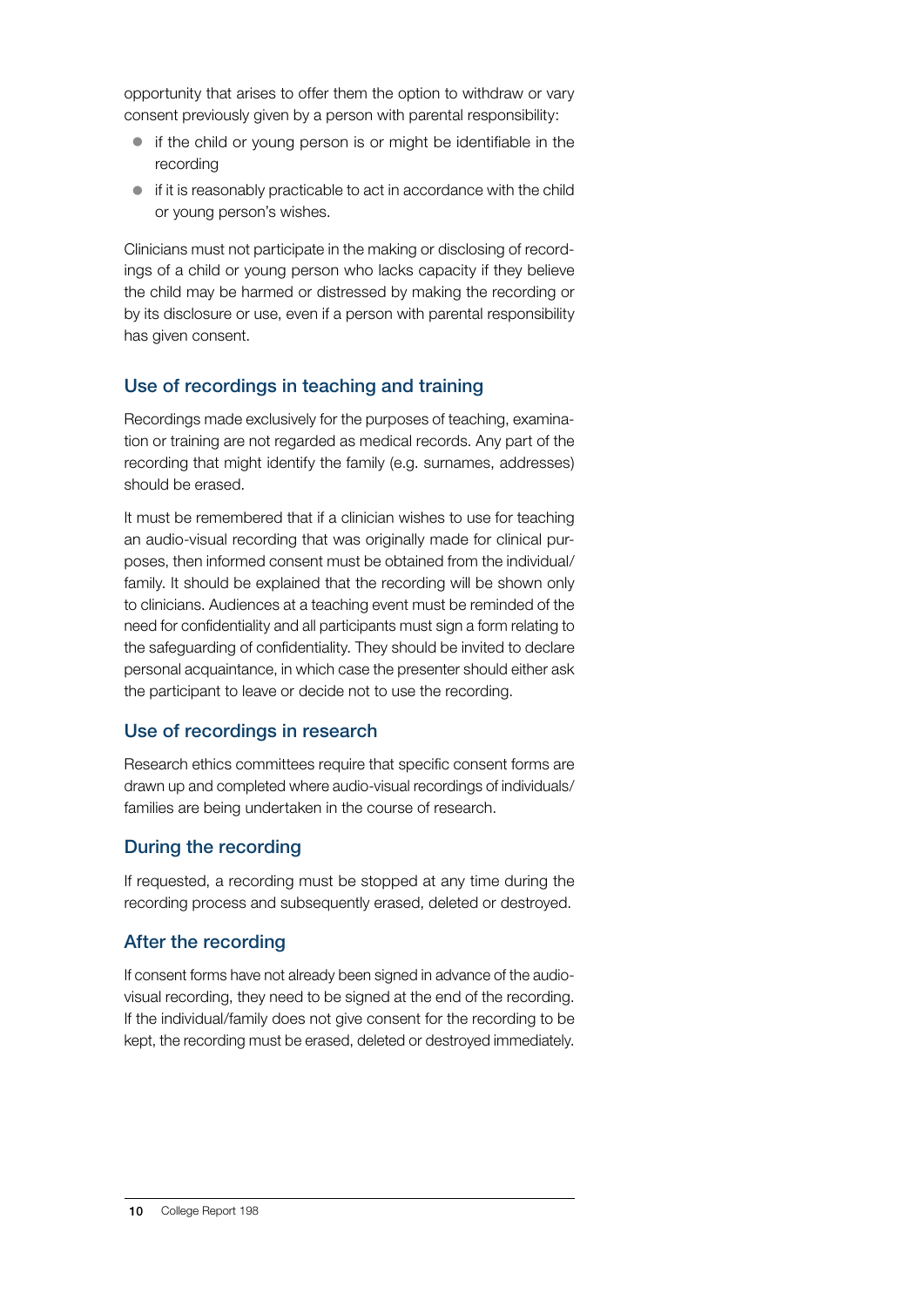## Making a recording covertly

The circumstances where a covert recording is likely to be undertaken are rare. It will always follow multiagency consultation and be led or carried out by the police. Covert recording should be undertaken only when there is no other way of obtaining information that is necessary to investigate or prosecute a serious crime, or to protect someone from serious harm.

This might arise in cases where there are grounds to suspect that a child is being harmed by a parent or carer. Before any covert recording is carried out, authorisation must be sought from a relevant body in accordance with the law. If clinicians consider making a covert recording, they must discuss this with colleagues, their employer or contracting body and relevant agencies, except where this would undermine the purpose of the recording, in which case they should seek independent advice. They must follow national or local guidance. In most circumstances, covert recording should be carried out by the police.

Covert recording falls within the scope of the Regulation of Investigatory Powers Act 2000, or the Regulation of Investigatory Powers (Scotland) Act 2000, when it is used by a public body, such as an NHS body or those contracted to or employed by an NHS body. Anyone finding themselves in circumstances where they might be involved in a covert recording must ensure that they comply with the requirements of the relevant Act.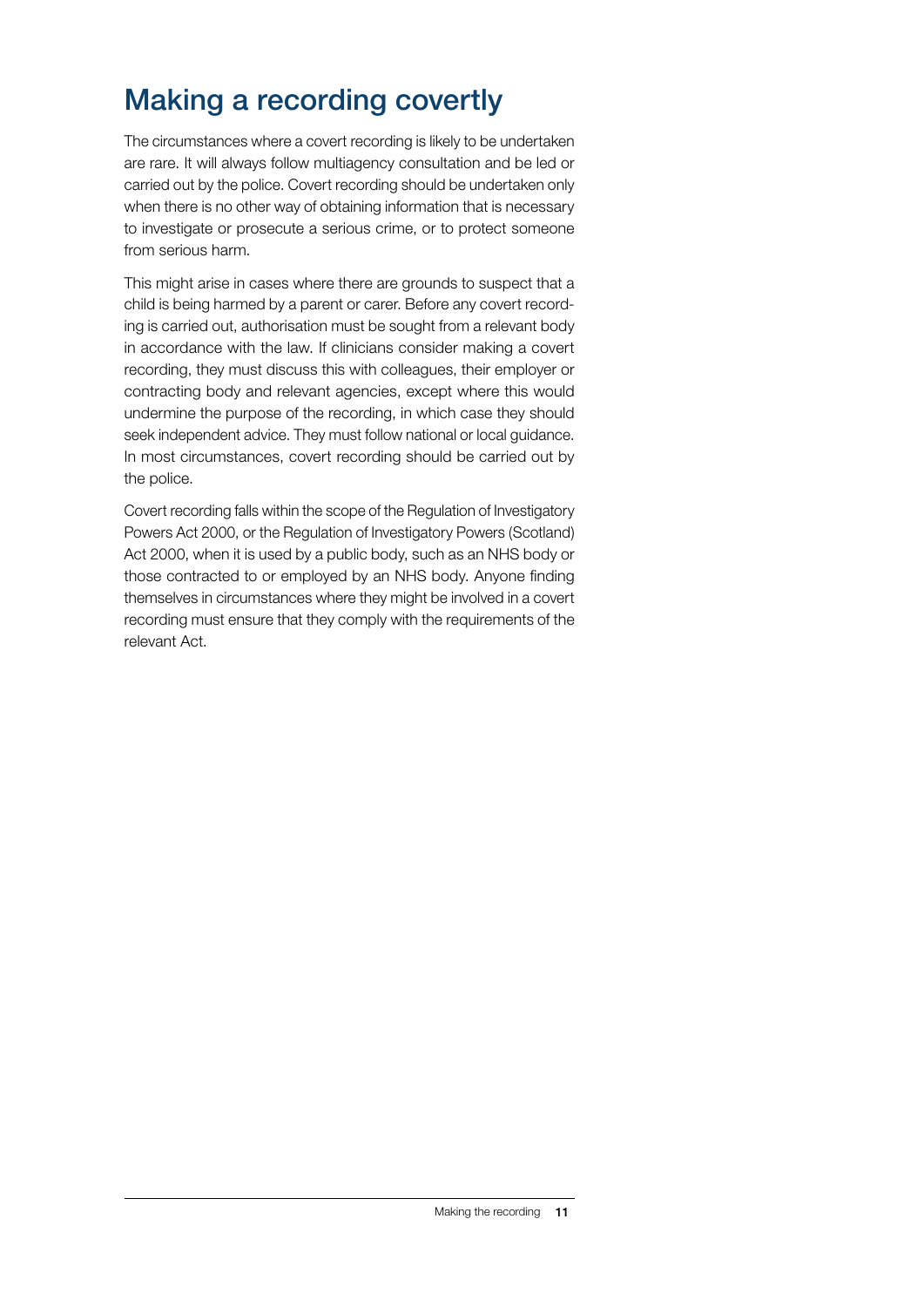## | | Storage of audio-visual recordings

## **Storage**

Hard copies of audio-visual recordings should be stored in a safe place under lock and key.

Audio-visual recordings made for clinical purposes are a part of the medical record. In the same way that trusts decide how long the medical records should be preserved, a policy decision about how long recordings are kept before erasure/deletion/destruction needs to be made by each trust, covering the various uses of recordings made within the work of that trust. Families should be informed how long the audio-visual recording will be kept at the time of giving consent.

The Department of Health's *Records Management: NHS Code of Practice* (Department of Health, 2006a,b) provides guidance to the NHS on minimum retention periods of patient health records (Department of Health, 2006b, Annex D1). The guidance states that audio-visual recordings relating to patient care should be treated in the same way as any other part of the patient health record. Such records should be retained for a minimum period of 8 years for adults; for children, until their 25th birthday or 26th birthday if they were 17 at the time of treatment, or for 8 years after the patient's death if sooner. For people with a mental illness, records should be retained for at least 20 years (as stated in the Mental Health Act 1983) after the last date of contact between the patient and any healthcare professional, or for 8 years after the patient's death if sooner.

### **Erasure**

Recording over videotapes is not permissible. A professional tape wiper should be used. If this is not available, then the tape can be erased by rewinding it, pressing play and record together without connection to any source and allowing the tape to record to the end. DVD or CD hard copies that cannot be erased must be physically destroyed.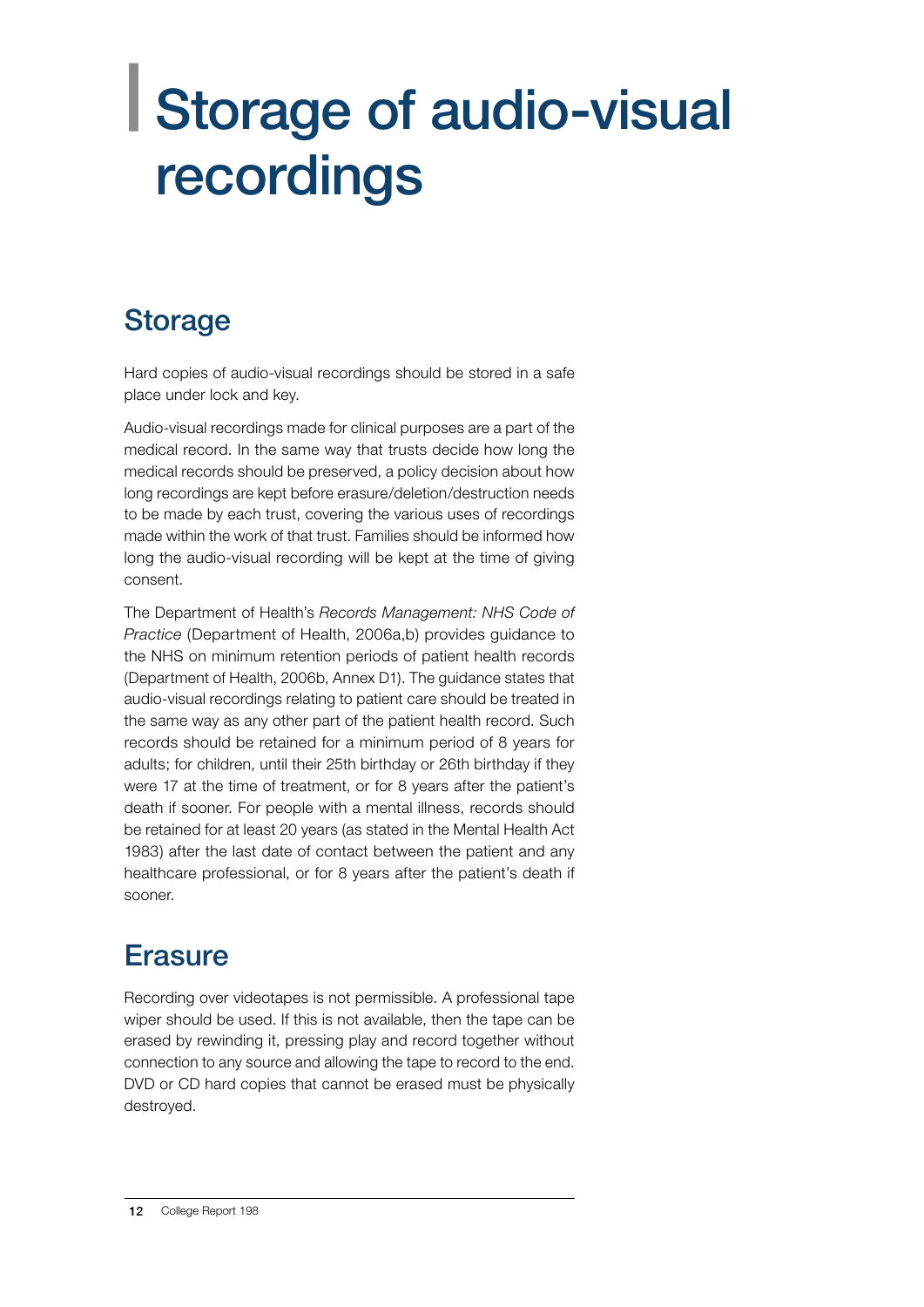Audio-visual recordings that are or might become of evidential significance may not be erased. Audio-visual recordings made for the purposes of teaching, training and supervision may be erased at the discretion of the clinician.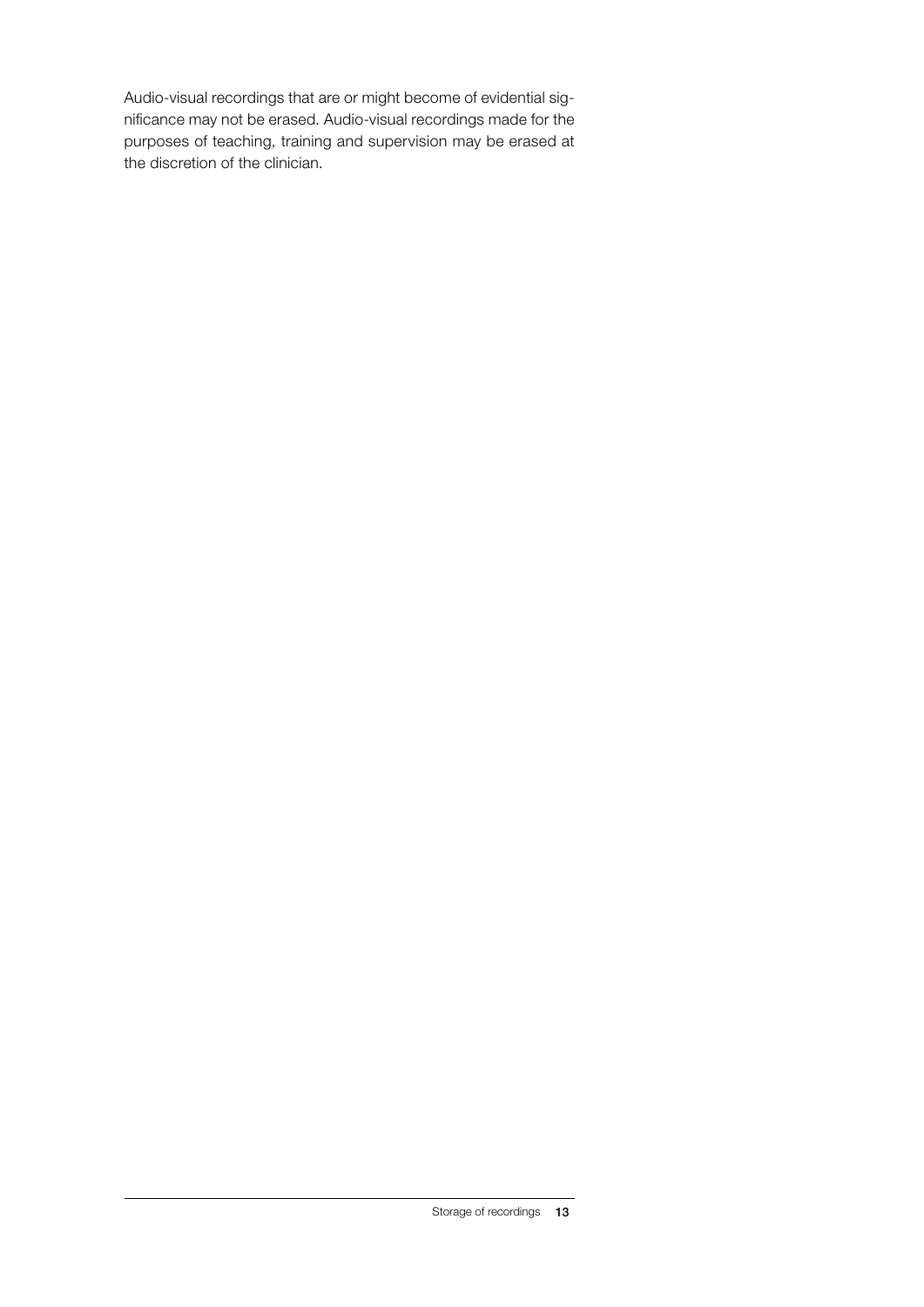## | | Copyright/ownership of audio-visual recordings

Audio-visual recordings are owned by the trust, the university of a medical school or the practitioner (if working independently). They need to be treated in the same way as written medical records with regard to confidentiality, removal from the institution and access by patients.

Audio-visual recordings, like medical records, are susceptible to being subpoenaed by the courts. When recordings are subpoenaed, it is suggested that they should be viewed, if possible, on the premises of the institution. When disclosure of such recordings is required by the court, the General Medical Council's (2009) guidance should be followed. In contentious cases, it is advisable to seek advice from the Caldicott Guardian of the trust (Department of Health, 2006a).

Multiple copies of audio-visual recordings should not be made, as this limits control over access to them and their future use. However, for teaching and research purposes, edited segments may be required. (Normally, audio-visual recordings should not be removed from the institution. However, there might be circumstances in which institutions modify the rules concerning the removal of audio-visual recordings by trainees for the purposes of study. Under these circumstances, it is suggested that the trainees are asked to sign the document relating to the safeguarding of the recording.)

For digital recordings, safeguards regarding electronic transmission are as important as the safeguarding of the physical location of the recording. Where recordings are made for clinical purposes, the same conditions apply to them as to health records under the Access to Health Records Act 1990.

Families or individuals may ask to see audio-visual recordings at which they were present. In considering such requests, clinicians must consider the protection of confidentiality for third parties (in the same way as requests for access to medical notes). If clinicians are able to agree to the request, a health professional able to provide support and explanation should be available while the recording is viewed. Families may also request a copy of their audio-visual recordings under the same legislation.

In ensuring the safe storage of audio-visual recordings within organisations, it is desirable to create an audit loop to check for adherence to the relevant guidelines or policies of the organisation.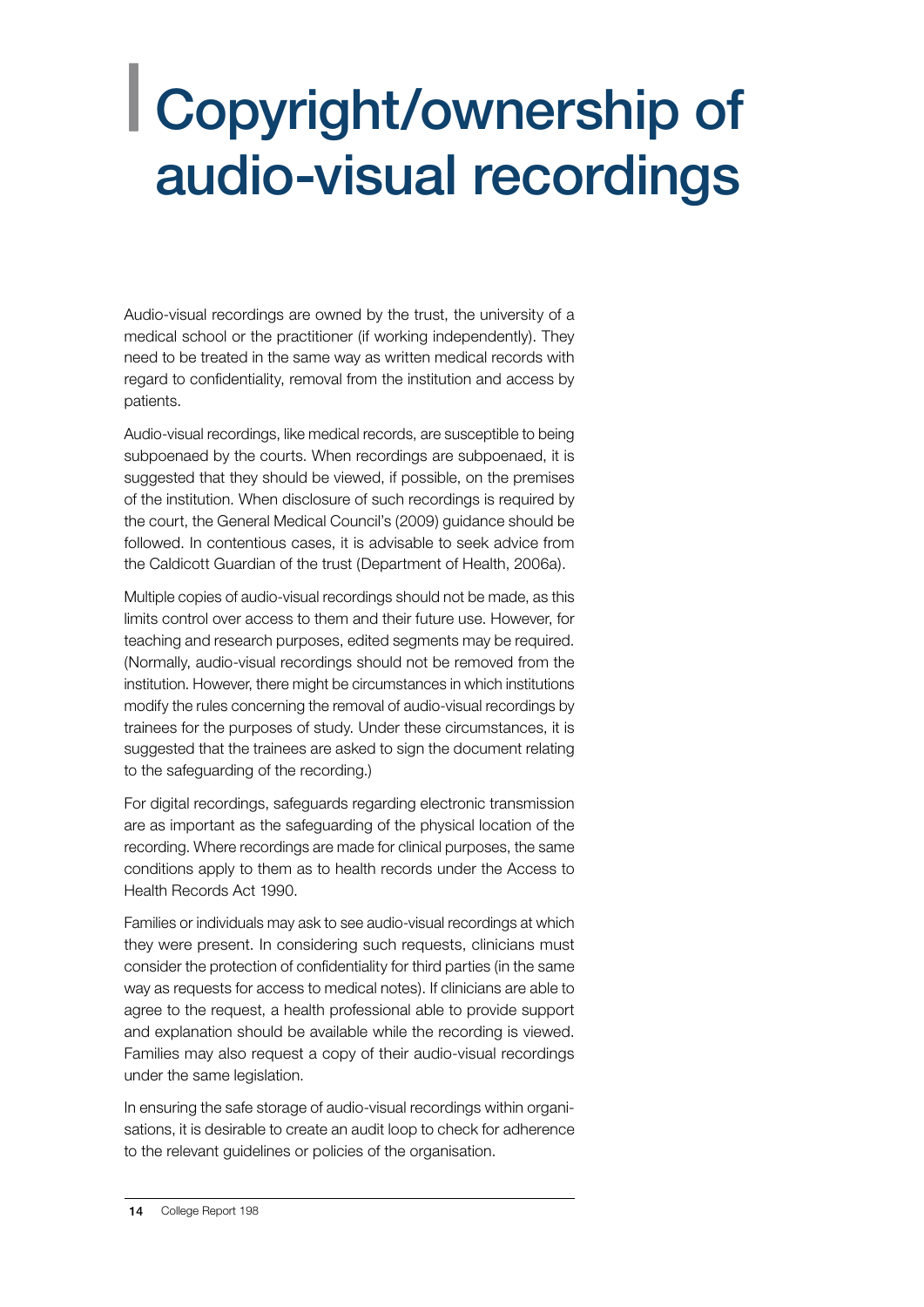# | Appendix

The following are examples of what to include in consent forms and information for families about audio-visual recordings, which can be modified according to the needs of the institution carrying out the recording.

### Information for families about the use of audio-visual recordings

#### Why record?

We like to make audio-visual recordings of family work where possible, as it can be very helpful in our work. Audio-visual recordings allow us to look over the interview in detail so we can think more about the family and about our work with them. We sometimes also use audio-visual recordings for teaching and research. Because we are a training institution, audio-visual recordings are useful to demonstrate the way we work to other professionals. When we do this, people look mainly at what we are doing as therapists, so they can learn from this experience.

We use some audio-visual recordings for research when we try to learn more about a particular problem experienced by families, or a way of working to help us in our future work.

We are aware that making an audio-visual recording can sometimes make family members uncomfortable. However, as we find audio-visual recordings so useful, we have decided to discuss the possibility of audio-visual recording with families when we first meet them. Not all the work at the clinic is recorded.

#### **Consent**

Although we find that audio-visual recording helps us in our work, we also want to make clear that everyone who has the capacity to do so has the right to refuse permission for audio-visual recording. We will not record unless we have your permission and your child's. Only in exceptional circumstances should parental permission overrule that of a child. Even if you agree to recordings being made, you have the right to stop at any time and to ask that all the recordings, or a particular one, or one piece of the recording be erased.

We ask you to sign a consent form at the beginning/end of the first interview when you know what has been discussed and whether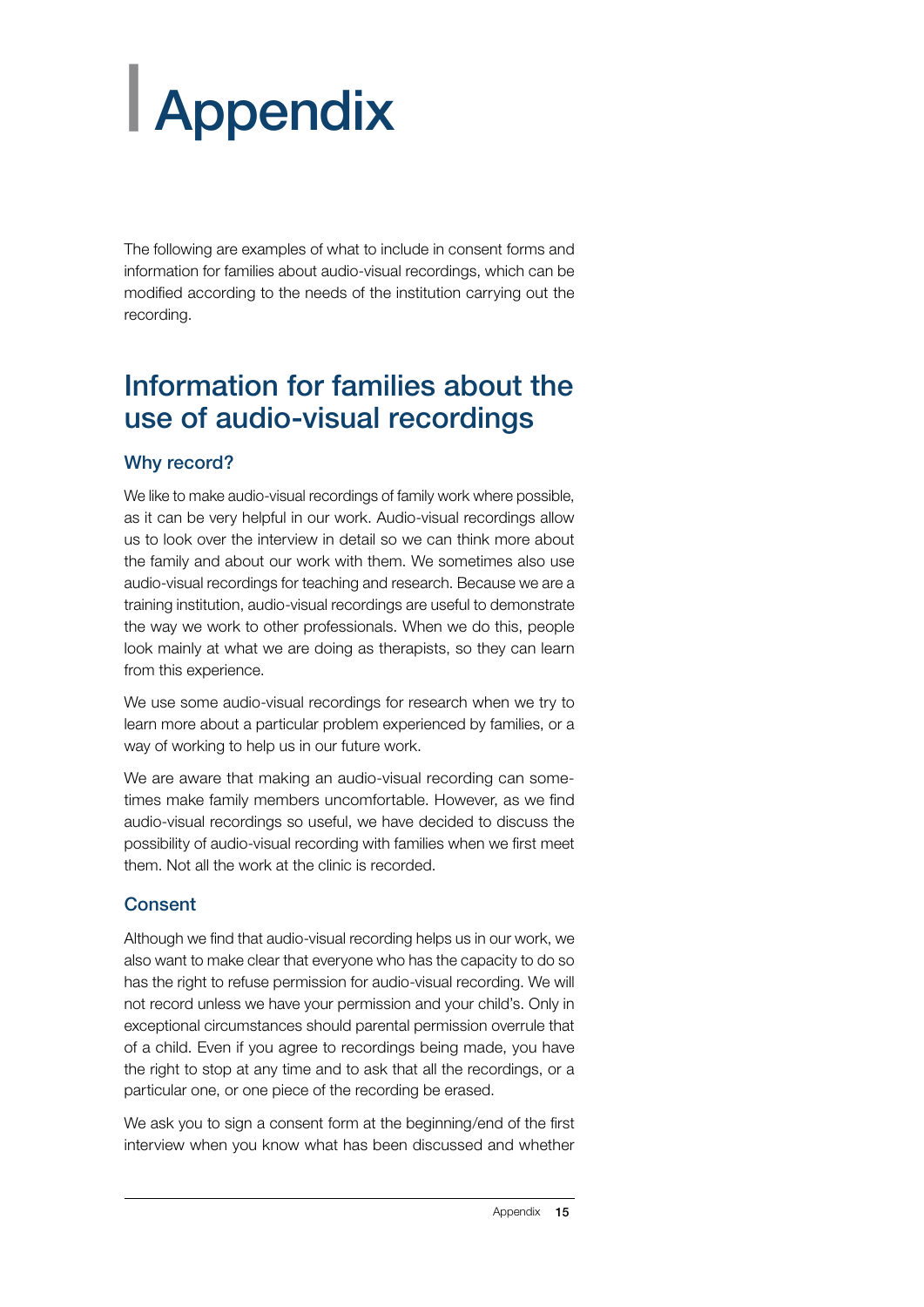you are willing for us to keep the recording, and for which purposes. Any special conditions for its use that you would like specified will be written on the form.

At the end of your work at the clinic, we will again discuss the recordings with you to confirm for which purposes we can use them and when they will be erased or deleted.

Audio-visual recordings are treated as confidential material. All staff undertake to safeguard the recordings (in whatever form) at all times. If you have agreed for the recording to be used for teaching, this will only be to professionals who agree to keep the material confidential. We always ensure before showing audio-visual recordings that there is no one present who knows your family. If there is, we ask that they are not present either for the showing of the recording or for any discussion.

## Sample consent form content

#### 1. Consent for audio-visual recording (clinical purposes only)

I/We agree to the audio-visual recording of the consultations and/or therapy sessions in which I/we take part, and understand and agree that these recordings are for the sole use of the team working with my/our family and consultations within the clinic only. The recordings will be erased/deleted 1 year after the last appointment (unless there are special circumstances which would be explained to you by your therapist).

#### 2. Consent for audio-visual recording (clinical and other purposes)

I/We agree to the audio-visual recording of the consultations and/or therapy sessions in which I/we take part, and understand and agree that these recordings may be shown as follows (delete as applicable):

- $\bullet$  to professional colleagues working within the clinic
- $\bullet$  for the purpose of teaching and research within the clinic
- $\bullet$  to a professional group on occasion(s) outside the clinic.